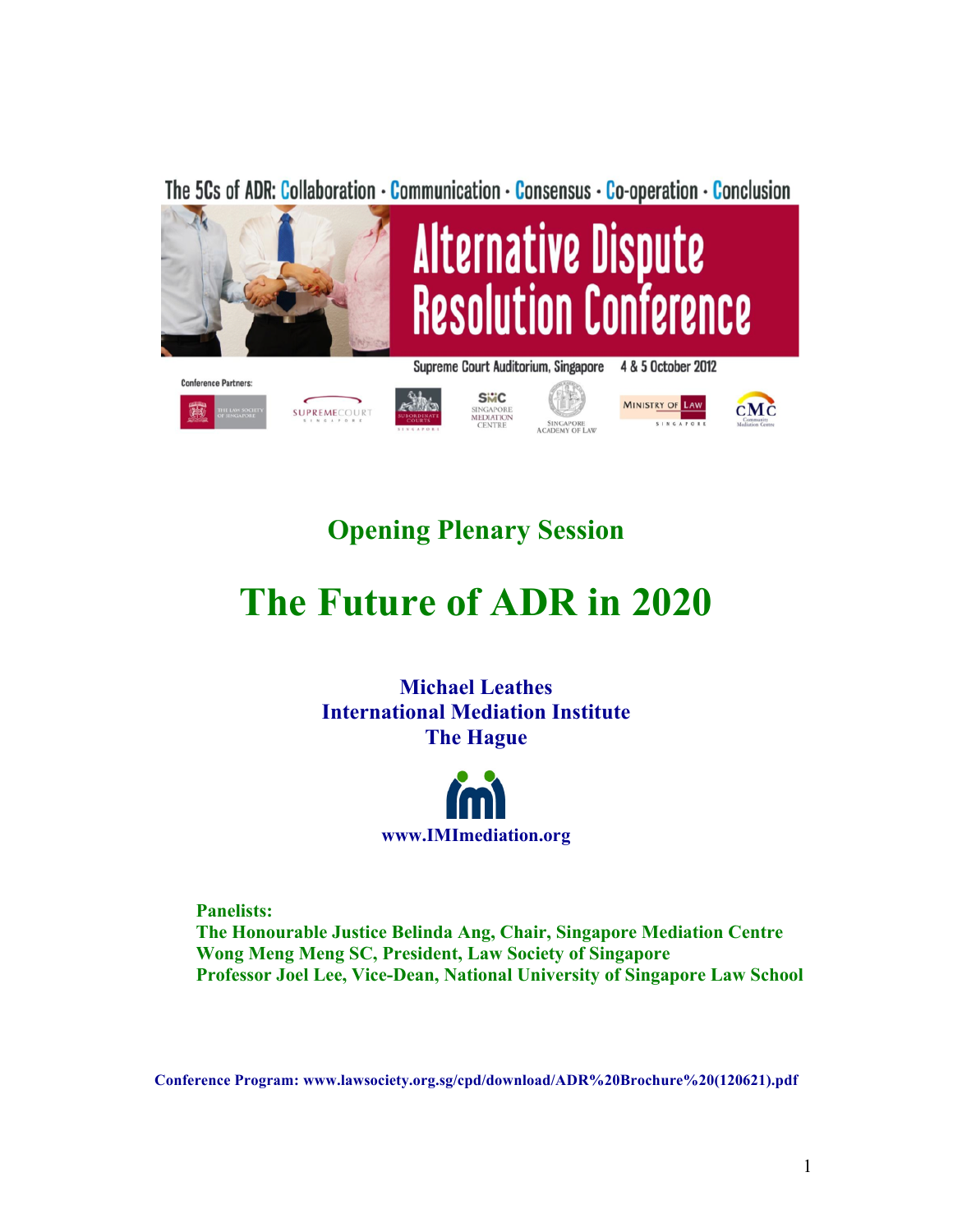Honourable Judges, Distinguished Professors, Friends, Colleagues, Ladies & Gentlemen,

Disappointingly, I am not a soothsayer, futurologist, prophet or mystic. I have no special qualifications to say what the future has in store for ADR. But if we put our collective minds to this issue, perhaps we can work it out together.

It may be easiest to divide up the task into digestible slices: • It is said that *if you cut into the past, the future leaks out*, so let's start with that. • Then chop up the present to reveal the good and not-so-good things about ADR. Slide 2 Slide 3 Slide 4

- Next, we could suggest a simple shared Vision for the future of ADR.
- Now we need a springboard to give us lift and velocity towards the Vision.
- The springboard equips us to identify the Action steps needed to reach the Vision.
- Then a reality check will we really be moving in the right direction?
- What exactly is the benefit or payback we are striving for by 2020?
- And, finally, are we attitudinally tuned up to materialize the Vision?

This is the agenda I would like to throw at you, invite the Panelists' reactions, then ask you to comment and also to express your views on a website link I will give you shortly.

# **Cut into the Past - the Big Bang**

In the Lunyu, or Analects, it is recorded that the disciple Zi-gong asked: *Master, is there a single word which may serve as a rule of practice for all one's life?* Confucius replied: *Is not Reciprocity such a word?* It is widely acknowledged that the roots of what people now call ADR reach into the heart of Confucianism.  $S$ lide  $($ 

Fast-forward to April 7, 1976. On this day America's jurists and educators began a twoday National Conference in the capital city of Minnesota, St Paul, on the *Causes of Popular Dissatisfaction with the Administration of Justice*. The Conference took this title from a paper presented in the same city 70 years earlier by Nathan Roscoe Pound, who later became Dean of Harvard Law School. Professor Pound died in 1964, but this event is always called the *Pound Conference*. It has also been called *ADR's Big Bang*. Slide<sup>'</sup> Slide :

The keynote at the 1976 Pound Conference was given by Chief Justice Warren E. Burger. His subject was: *Agenda for 2000AD - Need for Systematic Anticipation*. Chief Justice Burger did not predict how things would be in 2000, but urged us to *anticipate it systematically*. Slide !

Professor Frank E. A. Sander of Harvard Law School then offered the Pound Conference his *Perspectives on Justice in the Future*. Let it never be doubted that the ideas of a Jurist and an Educator at a 2-day conference in a capital city can't create a sonic boom, a Big Bang audible worldwide. Professor Sander suggested that, by Year 2000, disputes would be approached differently, with *multi-door courthouses* screening cases and assigning them to various processes like mediation, fact-finding or other mechanisms designed to address the characteristics of each dispute. He called these "*alternative ways of resolving disputes outside the courts*" and so the term Alternative Dispute Resolution and the acronym *ADR* were born. Slide 10 Slide 11

**Slide** 

Slide :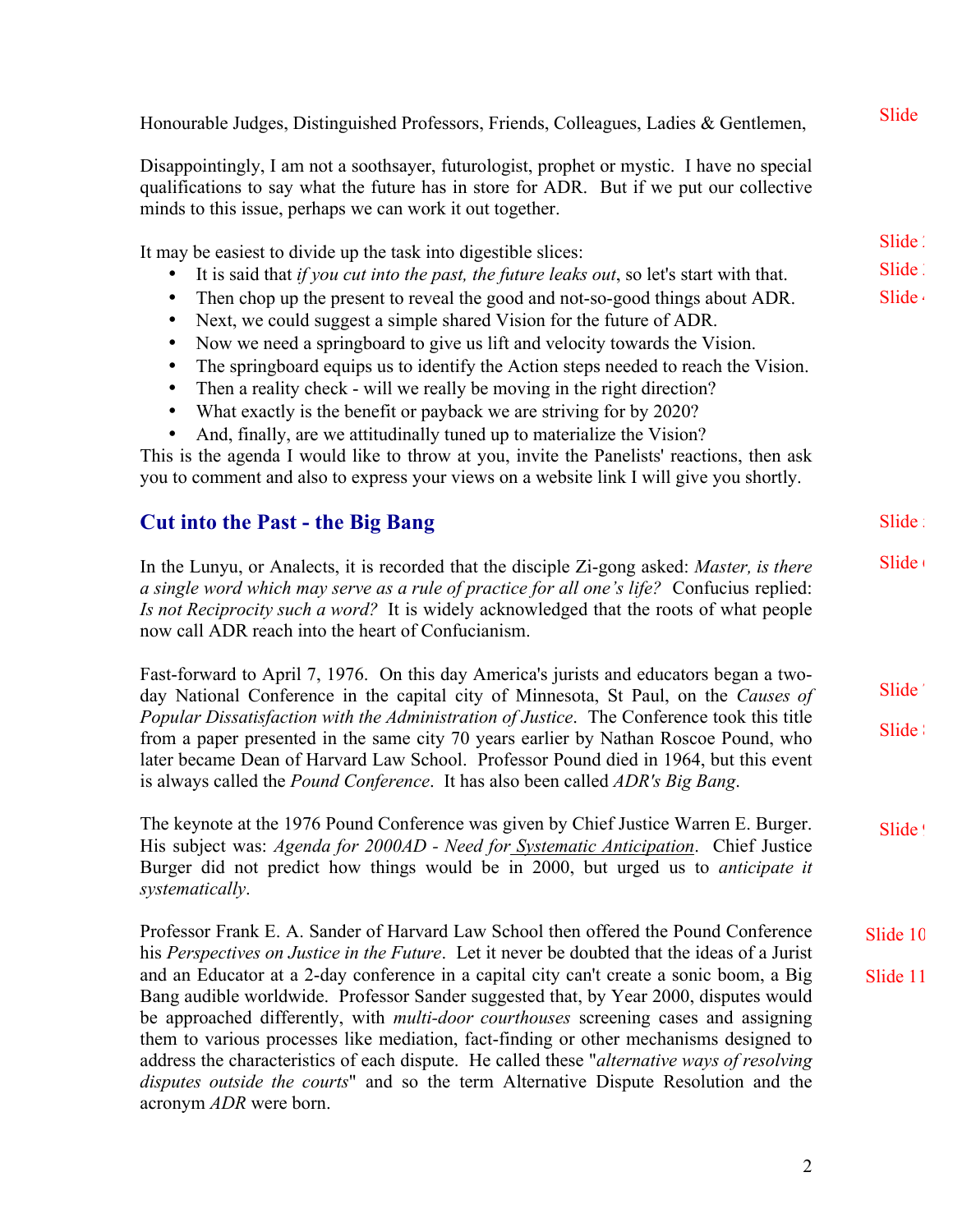Professor Sander has often acknowledged that the ingredients of the Big Bang were already there. Family and community justice centres had been practicing problem solving techniques for years. But in 1976, *ADR* had not yet crystallized, and it was the Pound Conference that catalysed it into a recognised discipline. However Professor Sander also expressed a serious concern. He warned that the one thing that might frustrate progress was "*the deadening drag of status quoism*".

# **Cut into the Present - The Good, The Bad and the Ugly of ADR**

So the Pound Conference's Big Bang had:

- given birth to the recognised discipline of *ADR Alternative Dispute Resolution;*
- called for a *Systematic Anticipation* of the Future, and
- rung an ominous alarm bell about the *deadening drag of status quoism*.

In 1986, exactly ten years after the Big Bang Pound Conference, the box office hit at cinemas across the world was The Good, the Bad  $\&$  the Ugly, an Italian Western featuring three cowboys. It was about how the Goody prevails over the Baddie and the Ugly in a Mexican standoff. The movie inspires an interesting way of looking at things. If we try to itemise the top 10 Good, Bad and Ugly things about ADR, can we approach the future by maximising the Good, and sorting out the Bad and the Ugly? Can we use this categorization to *systematically anticipate* the future in order to make it truly Good? Slide 15

I don't know that anyone has ever been so bold, or perhaps so foolish, as to perform this particular analysis, but it might be useful to give it a try.

Because we will all have different ideas about this, IMI has created an opportunity for anyone to express their own perspectives on the subject and to do it today if you wish. At IMImediation.org/ADR there is a link to a Survey Monkey ranking my personal ideas on the top 10 Good things about ADR, the top 10 Bad things, and the top 10 Ugly things. Anyone can re-order, re-categorise, replace and delete my suggested listings. The site works using crowdsourcing, so if hundreds or thousands of people in the field contribute, their input is aggregated and the prevailing opinion will automatically show.

### **There is much Good in ADR. In no particular order, here is my Good Top 10:**

- 1. Training & education tools and techniques are well-established.
- 2. Some business schools are now teaching negotiation-based ADR as electives.
- 3. Good basic and advanced skills of ADR practitioners have developed.
- 4. Different styles and techniques have emerged, making the field highly versatile.
- 5. Collaborative law is increasing.
- 6. Judiciaries have increasingly embraced "ADR" in its various forms.
- 7. The success and satisfaction rates for mediation/negotiation-based ADR are high.
- 8. Arbitration institutions are embracing ADR processes far beyond arbitration.
- 9. Governments and international organizations are increasingly supporting ADR.
- 10. Court schemes to "robustly encourage" ADR are on the increase.

Slide 12

Slide 13

Slide 14

Slide 16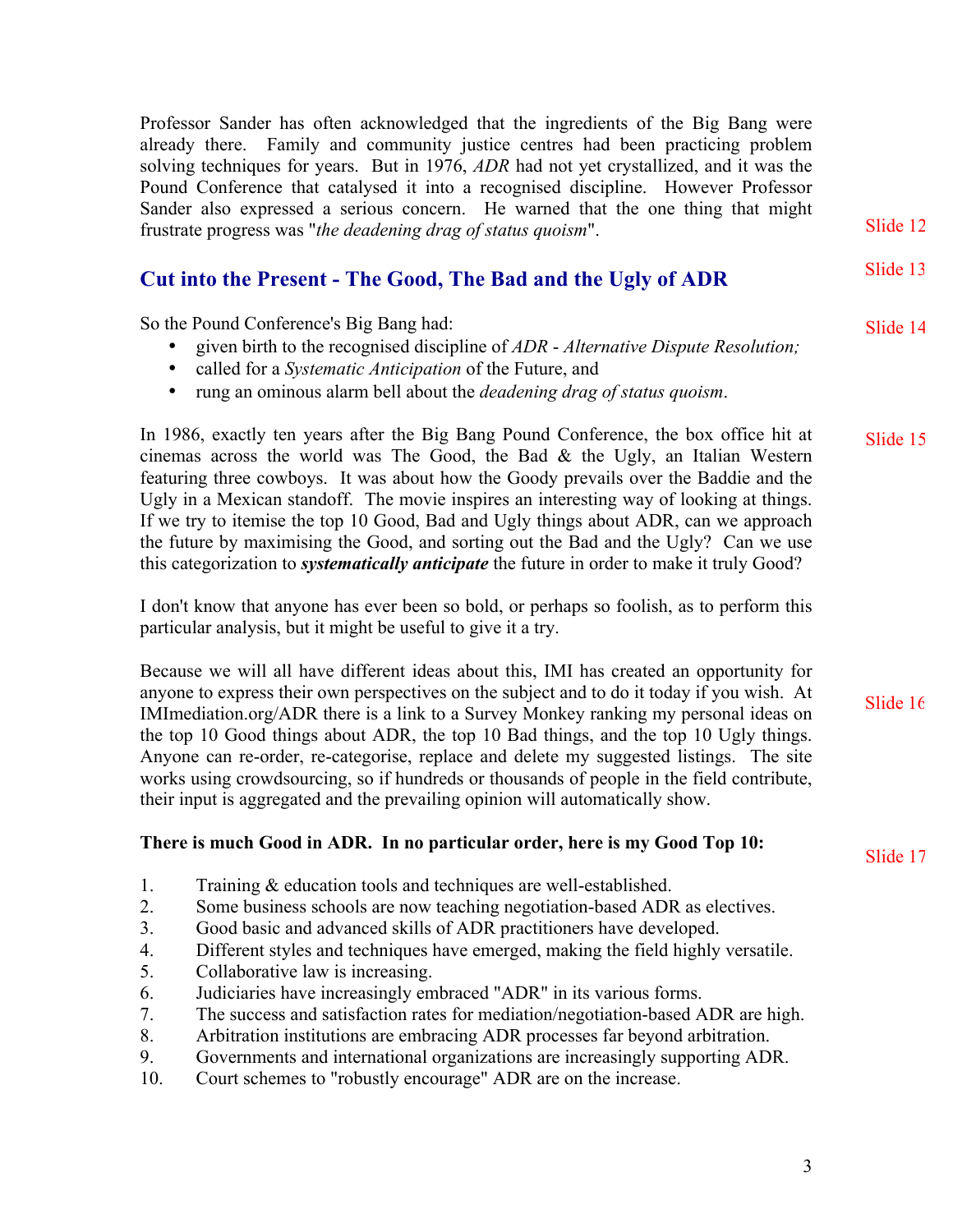# **The Bad elements vary according to location. My random global Top 10 of the Bad:**

- 1. Anyone can call themselves a "mediator", "collaborative lawyer", etc.
- 2. Few professional bodies exist with leadership standing to self-regulate the field.
- 3. Most training does not result in a credible qualification. Training standards vary.
- 4. The field lacks objective transparency on standards, feedback & ethics.
- 5. There are few experience-generation schemes for new mediators.
- 6. There is inadequate diversity in terms of gender and professional background.
- 7. Practice fields are narrow eg few human rights, investor/state and tax mediators.
- 8. "ADR" limits the perception of the field to "alternative" and to a dispute focus.
- 9. Few mediators acquire inter-cultural skills to supplement their mediation skills.
- 10. There is very slow-take up of ADR in some key sectors eg intellectual property.

# **And now my global Top 10 of the Ugly aspects of ADR - again in random order:**

- 1. The field lacks effective leadership implementing a common basic strategy.
- 2. There is no widely-shared vision or action plan for the future.
- 3. Funding support to grow the field is grossly inadequate.
- 4. The field is balkanised and fragmented and key players fail to collaborate.
- 5. Failure to self-regulate will lead to forced/inappropriate government regulation.
- 6. Few complaint-handling processes have teeth to back up Codes of Ethics credibly.
- 7. The limited PR in the field relies on unconvincing or no data, and is poor quality.
- 8. Progress has relied heavily on a top-down approach from judges or governments.
- 9. Few users understand ADR, so too few cases come spontaneously to practitioners.
- 10. Inertia and apathy too often feed the *deadening drag of status quoism*.

These are global reflexions and they are strictly my personal views. There are obviously exceptions to some or many points. For example, a few leading educational institutions like INSEAD, Harvard, Wharton and Kellogg all teach collaborative negotiation. The Singaporean and Australian governments really have encouraged ADR, and other governments are making some effort to do so. There have been exciting private developments - IIAM has launched Community Mediation Clinics in India, for example. More people now know how to use problem-solving techniques to get themselves out of tricky situations. The Good things about ADR reminds me of a Physics teacher who wrote on my annual school report: *OK, but could be dramatically improved.*

Imperfect though it may be, we must celebrate the Good, because without it there would be no future for ADR. Every professional activity must have a solid academic and training underpinning, and ADR does now have this crucial foundation on which to emerge as a true independent profession. The fact that some governments have pursued serious civil justice reforms, and some judiciaries strongly support and implement ADR programmes, is critical. For example, the Singapore Subordinate Courts' approach based on a "presumption of ADR" is enlightened, practical leadership that should inspire similar law reform elsewhere in the world. So, the fundamental building blocks are in place. But it remains a fact that the Bad and the Ugly need to be urgently addressed.

Slide 19

Slide 18

Slide 20

Slide 21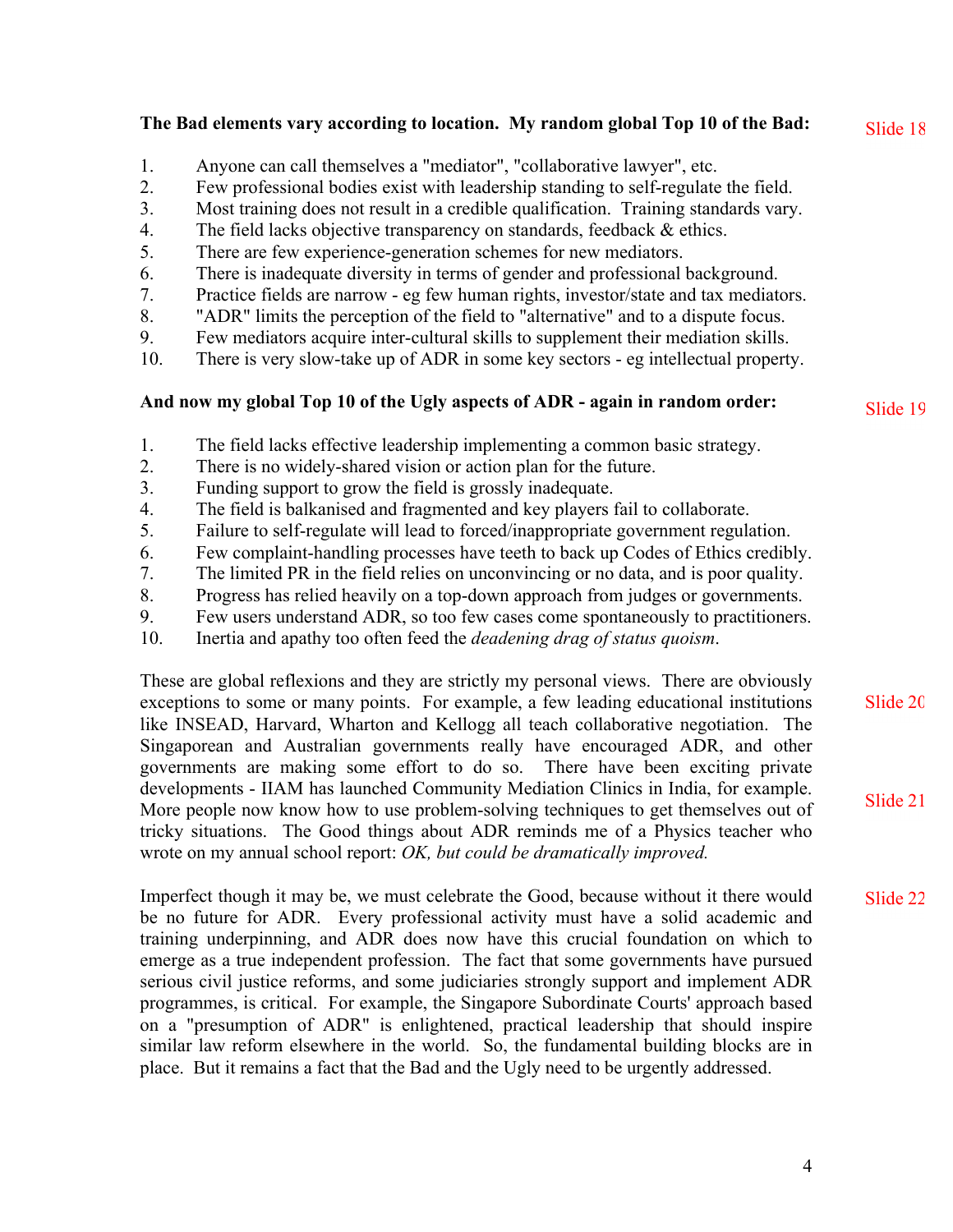# **Crafting a Shared Vision**

The Bad top 10 and the Ugly top 10 are all fixable - but with varying degrees of determination. We need to overcome *the deadening drag of status quoism*. Enough time has elapsed since the Pound Conference for vested interests to establish. Dinosaurs are not yet extinct in ADR. They roam around the field, devouring the juiciest cases, not spending much time on the professional development of others, freezing out fledgling talent, cold-shouldering competitors, lacking transparency, not caring whether the field expands, plateaus or contracts. Too many large ADR providers spend their time promoting themselves, rather than the field, inadequately communicating with their contemporaries. Without change, without another Big Bang that explodes these 20th Century attitudes and work practices, ADR will not rise anywhere near its potential. People tend to resist change; but they resist forced change most vigorously of all. We need a rationale for them to positively desire change, a compelling self-interest to motivate and inspire people to see the benefits and payback, and seek a new paradigm.

We need to start with a shared Vision. There is a very well-known Japanese proverb: *Vision without action is a daydream; Action without vision is a nightmare*. Clearly we need both the right Vision and the right Action. With the Good, the Bad and the Ugly in mind, a realistic Vision for this field in 2020 might be: Slide 26 Slide 27

#### **Mediation and other consensual problem-solving processes will be the primary way to avoid, mitigate and resolve conflicts throughout the world.**

This simple Vision is currently lacking expression in the ADR field on a shared basis. It may be in people's minds, but they have not committed to it because the right Action plan has not been identified. It therefore remains an expression of what the always-direct Dutch would call *delusional naïveté*, and the Japanese call a *daydream*. To become achievable, the right Action must also be identified and adopted on a widely-shared basis, and it needs to be Action that leads directly to the accomplishment of the Vision.

#### **The Springboard**

Before suggesting the right Action, let's ask - is there one thing, above all others, that can make this Vision happen? I do not suggest there is a magic bullet that can materialise the goal. But is there a springboard from which we can leap forward to take the right Action to achieve the Vision? And a springboard is just what we need. One of the Ugly aspects about ADR is how balkanised and fragmented the discipline is. We need to eradicate that problem. We need a *collaborative* jumping-off point, a spring-loaded platform from which the profession can address its future. Without it, there is nothing to bring us together, and we will continue to drift in space. I believe the right springboard is:

**A national professional body in every major country, which does not compete as a service provider, and is dovetailed into a global network of national professional institutions.**

# 5

Slide 23

Slide 24

Slide 25

Slide 28

Slide 29

Slide 30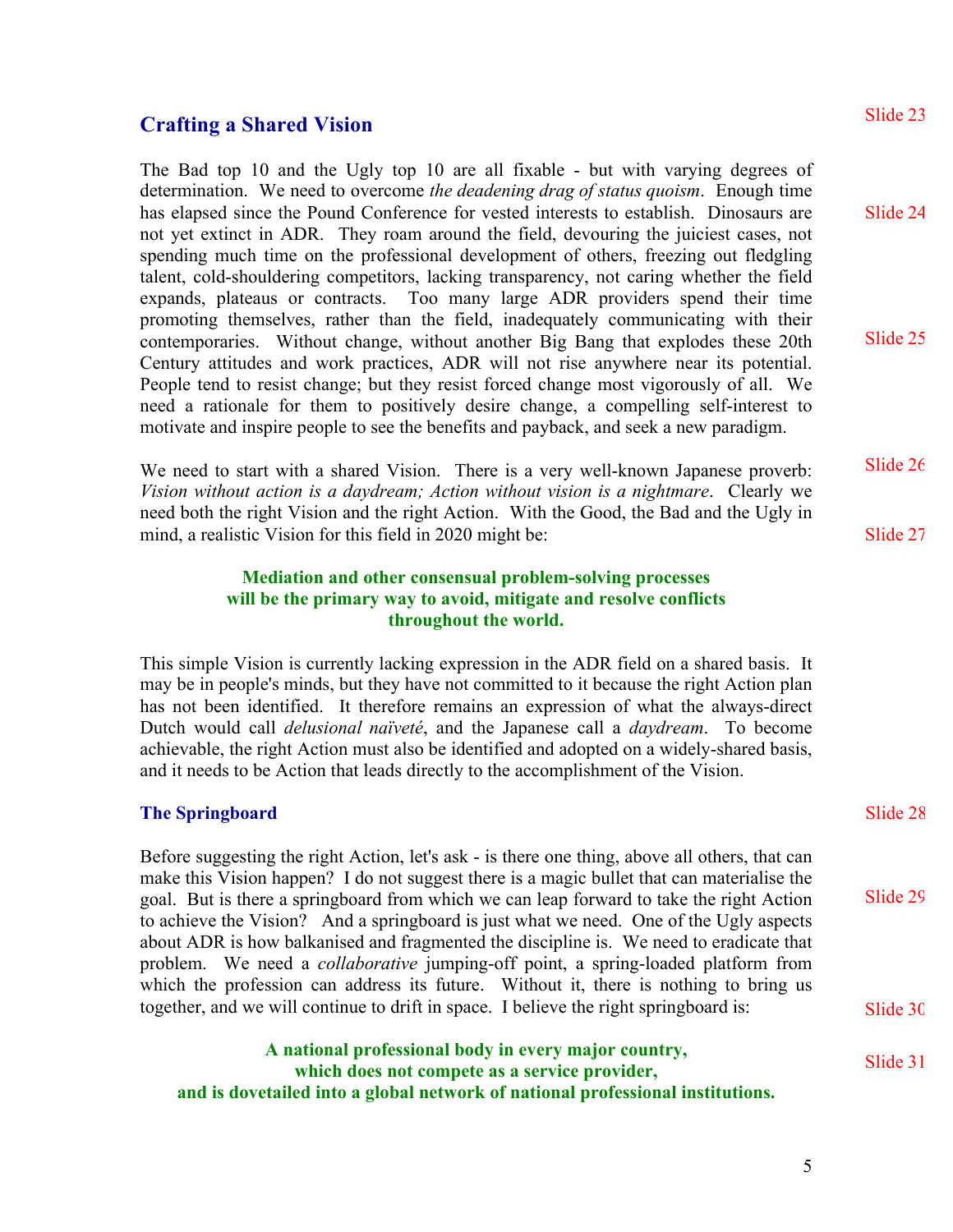The main blockage in my view is the absence of a widely-held perception of true independent professionalization of this field. Until that happens, with a professional body present and visible in most countries, there is no springboard, underpinned by academic and training excellence, for leaping out to achieve the Vision, and no basis for the other shared Action that needs to be taken to change the world of ADR for the better.

# **The Action Steps**

Assuming we can construct the springboard of networked national professional bodies, what is the shared Action that needs to be taken? What are the steps on the stairway from the springboard to the Vision? How can we *systematically anticipate* the future? We need more than a wish list, and I would like to offer the following Action Plan:

1. Professional bodies will inculcate **consistent high level competency standards** for mediators and party representatives linked to a consistent, transparent, credible credentialing system that implements those standards. A common strong ethical code is put in place by each professional body, backed up by a complaint-handling process having the power to withdraw professional credentialing in the event of an upheld breach. Serious continuing professional development expectations will be introduced.

2. **Practitioners will voluntarily become credentialed** to distinguish themselves publicly as part of the profession, declaring adherence to the ethical code, participating in continuing professional development, and publicly declaring their credentials. Skills need broadening to include expertise in inter-cultural communication and hybrids and practitioners will improve transparency by publishing user feedback in their profiles.

3. Led by governments, but derived also from other stakeholders, there will be **serious funding for all professional bodies**.

4. **A research ethos and the generation of key statistics by educators and others** will now be funded, as well as experience sharing within the profession. Professional bodies in countries where mediation and problem-solving methods are nascent or absent will be funded.

5. Funding will also be applied to **raise awareness among users** so that the value mediation adds will be far better understood and therefore much more widely accepted. Mediation will be branded and promoted to companies for application in everyday ways.

6. **Professional bodies will encourage greater diversity in the global profession**, correcting the current domination by white Anglo-Saxon male lawyers, and encouraging diversity of specializations into human rights, CSR, IP and Tax.

7. Professional bodies, not being service providers or competing in the marketplace, will act as **conveners, approaching parties to propose a problem-solving process** suitable for and tailored to their circumstances.

Slide 32

Slide 33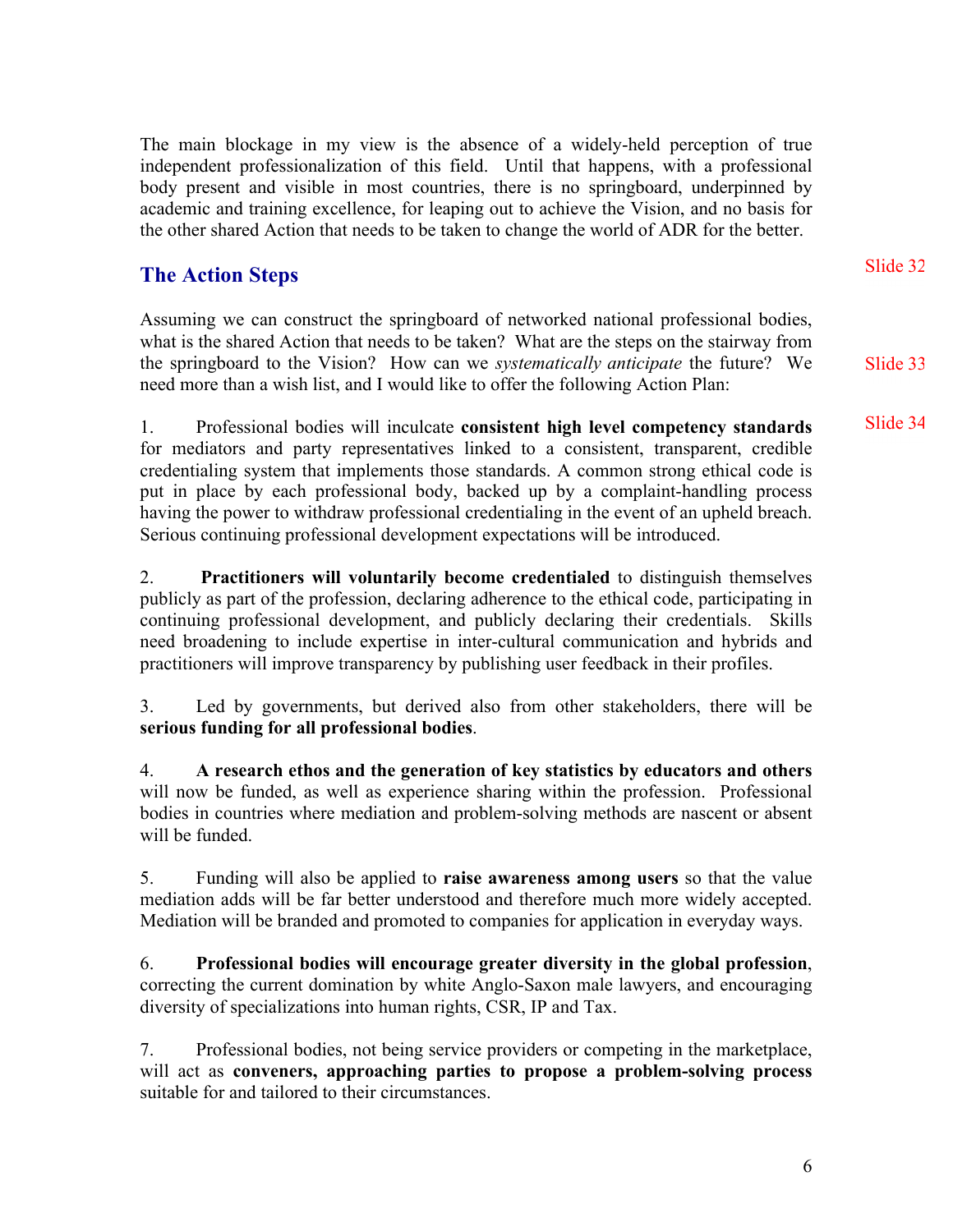8. Professional bodies will encourage new mediators and problem-solvers by **creating hands-on experience-generation schemes with experienced professionals**.

9. **The mediation profession will represent itself to regulatory agencies,** via its professional bodies, to ensure sensible and practical reform of laws and rules that currently inhibit development - such as privilege, enforceability of settlement agreements and preventing parties forcing mediators to testify in court as witnesses.

10. **Schools, universities and business schools will teach negotiation** and collaborative problem-solving as obligatory, not elective, courses. Peer mediation schemes will be prevalent, part-funded and supported by professional bodies.

I believe that, with this shared Vision and this Action Plan, it is within our collective grasp to mature over the next 8 years from a field or discipline into a fully-fledged global profession and be recognised as such by users and other stakeholders everywhere. But it needs the springboard, and it needs a shared resolve to implement it internationally.

# **Heading in the Right Direction?**

Does this go against the flow, or does it ride the crest of a wave? Some examples:

The European Union's Mediation Directive in 2008 conspicuously called for adherence to codes of conduct and other effective quality control mechanisms for mediation. Slide 36

In Australia, a National Mediator Accreditation System was introduced in January 2008 by the quasi-governmental National ADR Advisory Council (NADRAC). Slide 37

The International Mediation Institute (IMI) has been pushing mediator credentialing since 2007. It has established a set of high-level criteria and standards for mediators approved by users. Providers, trainers, educational institutions, Courts and others can adopt them into their own processes, get them approved by the IMI Independent Standards Commission as Qualifying Assessment Programmes, and then attest the individual competency of mediators to those standards. So far, there are 22 approved Qualifying Assessment Programmes in 14 countries, including one in Singapore and two in India. Slide 38

In June 2012, the 21st Congress of the International Council for Commercial Arbitration - ICCA - was held in Singapore. The Opening Plenary Speech was given by the then Attorney General of Singapore, Sundaresh Menon, SC, recently announced as the next Chief Justice of Singapore. The second half of his speech was captioned with the startling question: *The Beginning of the End*? He said that for arbitration to be sustainable long-term, arbitrators needed to self-regulate and have uniform ethical standards. He emphasized that the field had a collective responsibility for this, and that the arbitration community *must never lose sight of, and never give up on [this goal]*. Slide 39 Slide 40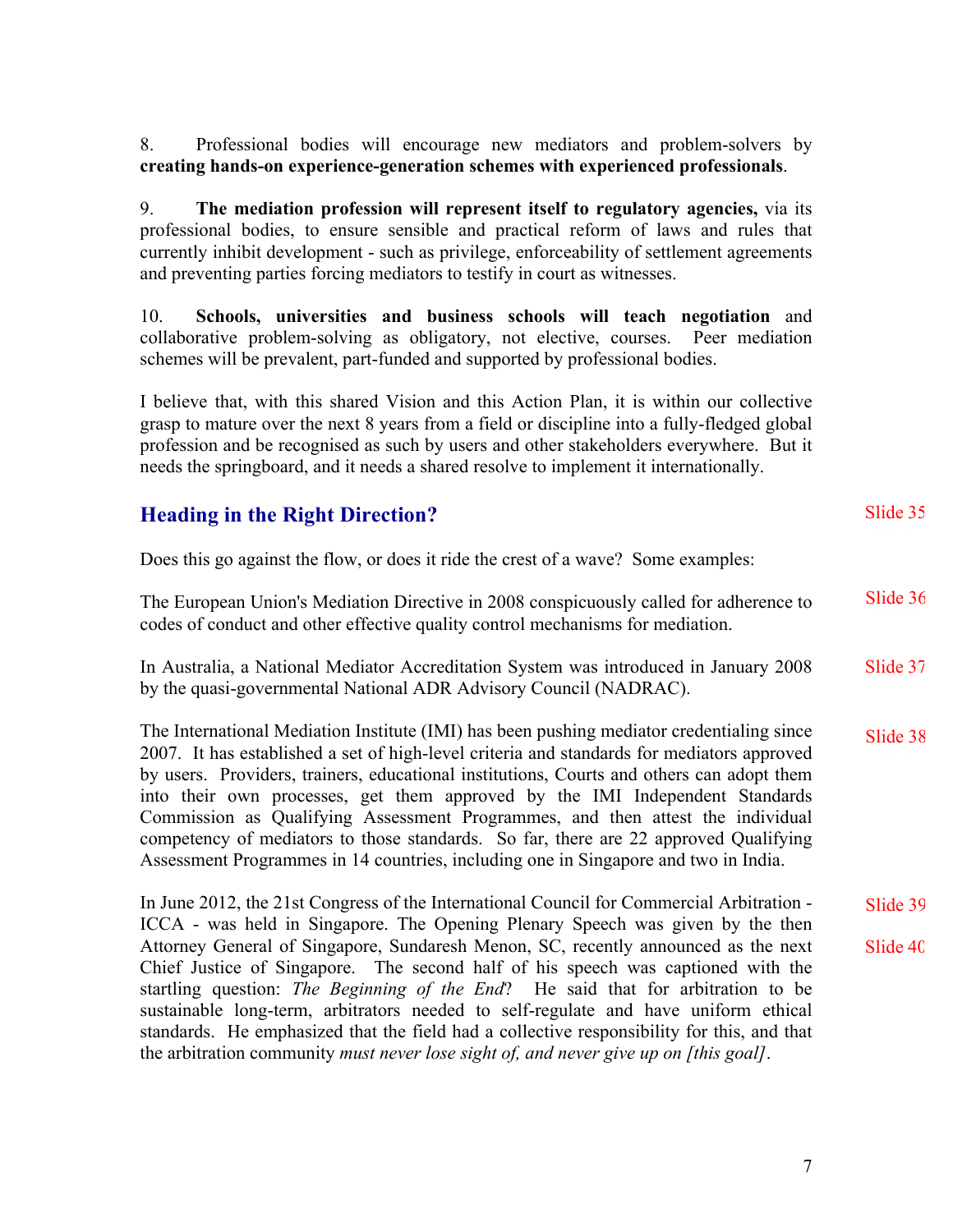In a ground-breaking development, in August 2012, the Mediation Committee of the American Bar Association's Section of Dispute Resolution expressed its support for local initiatives and innovations in mediator credentialing provided they meet six guidelines for what an effective credentialing program should include. These are:

- 1. Clearly define the skills, knowledge & values.
- 2. Ensure candidates have adequate training.
- 3. Be administered by an organization distinct from the trainer.
- 4. Have a consistent assessment process for determining skills, knowledge & values.
- 5. Explain clearly what is being certified.
- 6. Provide a transparent system to handle complaints, including de-credentialing.

The ABA Task Force also opposed barring non-lawyers from being credentialed.

And the most urgent cry for action is from the users - that is, parties, particularly those who regularly find themselves having to litigate. Users now have higher expectations. They don't want years of process. They have to reduce their risk and increase their certainty, improve their efficiencies, enhance their reputations, retain control instead of delegating it, move faster, add value, exhibit their integrity, stay within budget, reduce cost and generate outcomes. Litigation is far less likely to meet these needs than ADR. Slide 42

Organisations are increasingly applying to their dispute portfolios the Six Sigma organisational management strategy. Pioneered by GE in the mid-1990s, and now adopted by tens of thousands of major organizations worldwide, Six Sigma is about increasing the quality of process outputs by removing the causes of problems and defects. In most cases, ADR is far more likely than litigation to meet Six Sigma quality criteria. Slide 43

# **The Benefits by 2020**

The results of a practical adoption of these 10 Action steps will be like a Big Bang:

- The field will become widely recognised as a true, independent profession.
- Family, community, business and other users will recognise and respect the profession for its quality and value and its capacity to address their needs.
- This will cause parties to spontaneously use neutrals to help resolve conflicts and negotiate contracts. There will be less reliance on a top-down approach.
- Users will choose to employ ADR techniques, including mediators, to make deals.
- There will be an even greater use of "other ADR" by arbitration institutions, driven by better-informed and more demanding clients.
- Greater respect for mediators and other problem-solving professionals will result in the visibly increased use of mediation by governments, on the political level, in State-Investor issues, in the UN and the World Trade Organisation and in other highly public disputes that involve human rights and corporate responsibility.
- Governments will see little or no reason to regulate mediation standards.
- Hybrids and collaborative negotiation will flourish, with more negotiations being based on collaborative problem-solving using advanced techniques and processes.
- There will be more work for dispute resolvers as users aim to reduce risk and cost.
- Litigation will be the new meaning of *Alternative Dispute Resolution*.

8

Slide 44

Slide 41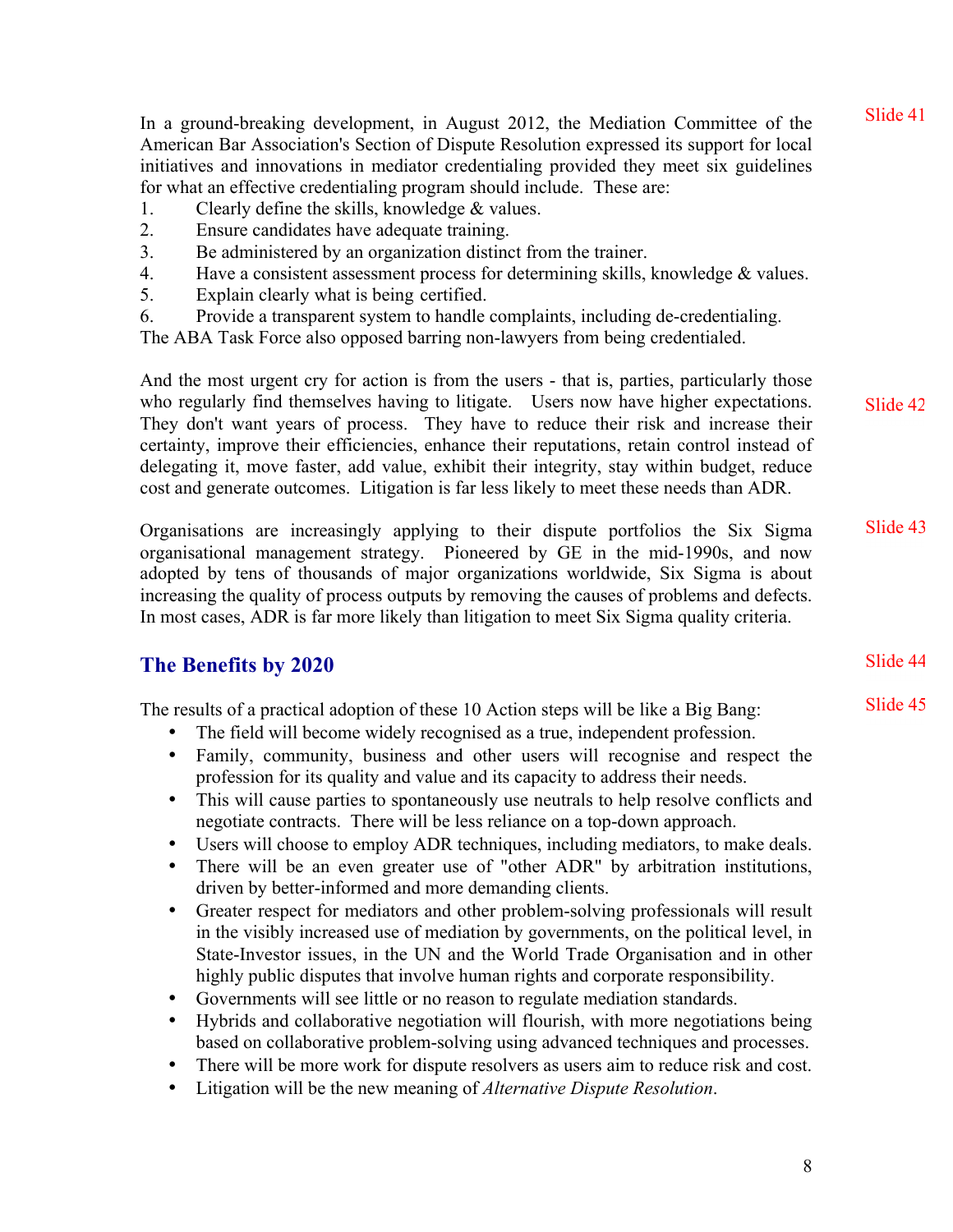# **The Paradigm Shift in Attitudes Needed to Active the Vision**

So, if the movement, recognition and need all exist, and it's fairly easy to achieve, why is there still plenty of evidence of Professor Sander's *deadening drag of status quoism*?

A remarkable mediator, skills trainer, psychotherapist and lawyer in Copenhagen, Tina Monberg, has developed a *Nordic Model* of what our attitude to the ADR field should be. Tina points out that ADR practitioners are wired through their training and practice to get parties to collaborate for a higher, shared goal - yet paradoxically, those skills too often desert them when it comes to how they organise themselves professionally. Tina proposes we make a conscious *paradigm shift* to an interest-based system involving Servant Leadership, Personal Leadership and Enablement/Facilitation. Tina points out that this is a typical *Nordic Model* of behaviour, but perhaps the authors of An Asian Perspective on Mediation, one of whom is a Panelist today, might also identify it an *Asian Model*. Either way, Tina calls this interest-based system the *Butterfly Effect*, a term coined by the Kyoto Prize winner Edward N. Lorenz, and she combined it with the ideas of Robert K. Greenleaf, the originator of the notion of Servant Leadership. Slide 47 Slide 48 Slide 49

The left wings of the Butterfly represent Servant Leadership, which entails vision for the wider environments in which we work and live, expressed with authenticity, humility and truth. Servant Leadership is devoid of compulsion, hierarchy, supremacy, champions and rulers. Its sole aim is to create an inclusive, functioning, framework to benefit everyone. Slide 50

The right wings represent Personal Leadership - each practitioner taking individual responsibility for their actions and maximizing the professional freedom created by the Servant Leadership framework.

The central body of the Butterfly facilitates communication and engagement between the Servant Leaders and the Personal Leaders in order to keep them combined and aligned in a dynamic self-sustaining system that is stable and mutually-beneficial.

This collaborative interest-based model is instinctively embedded in the DNA of mediators and problem-solvers. Can we apply it to how the field develops in the future?

The Servant Leaders are the professional bodies that establish the practice and approval standards, the credentialing and self-regulating system, set up the ethical codes, promote the field, fund the research, design the experience generation schemes for new professionals, encourage diversity and engage in dialogue with governments. Slide 51

The Personal Leaders are the practitioners, those running the provider organisations, trainers and assessors who each take responsibility for achieving and exhibiting their competency transparently, take their professional development and learning seriously, seek user feedback and stay on a continuous learning curve to ever-increasing excellence.

9

Slide 46